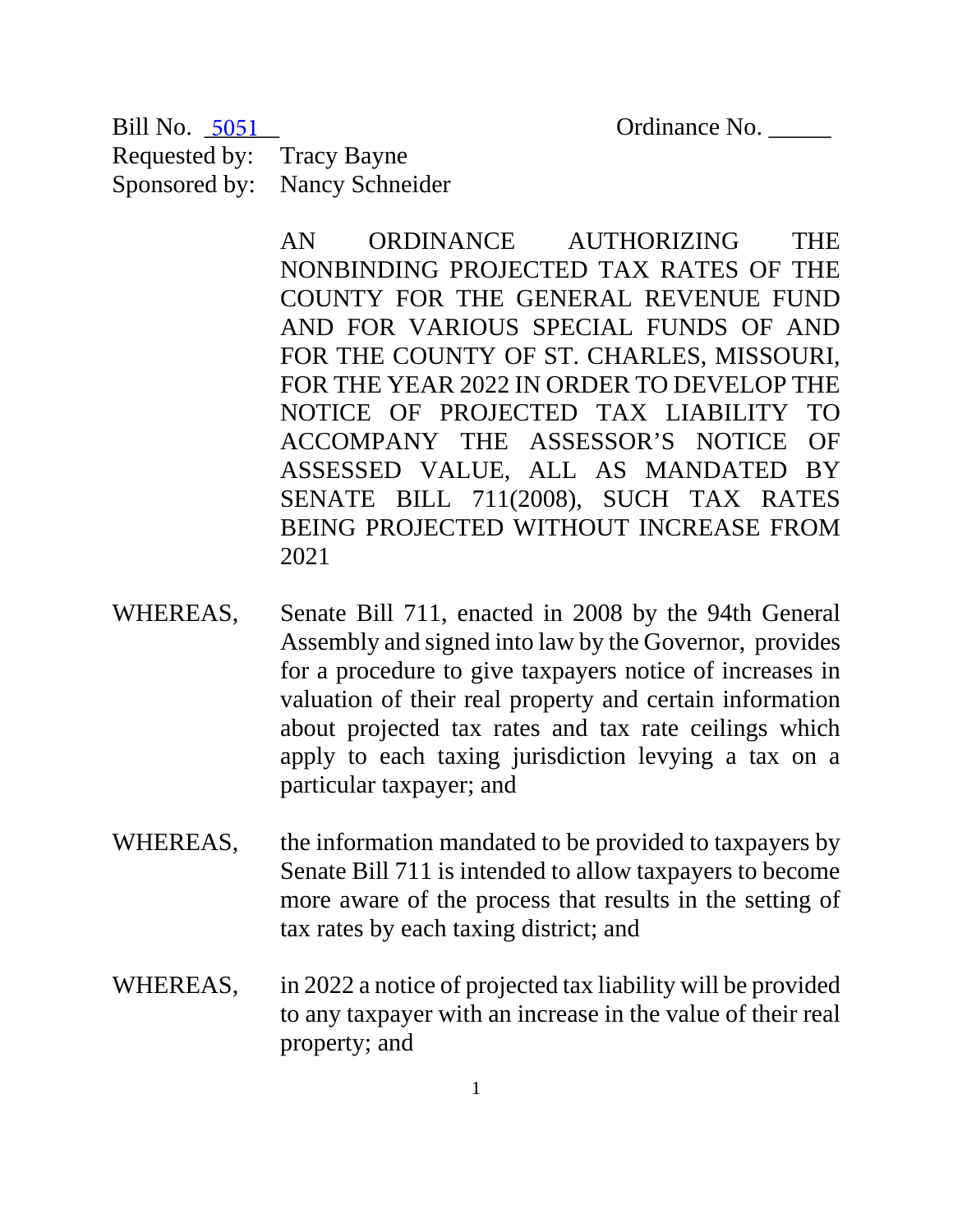- WHEREAS, pursuant to Section 137.243, RSMo., the governing body of each taxing jurisdiction shall informally project a nonbinding tax levy for that year and return the projected levy to the Registrar no later than the  $8<sup>th</sup>$  of April; and
- WHEREAS, the county is a taxing jurisdiction with the duty to project the tax rates under its control; and
- WHEREAS, this ordinance declares the nonbinding projected tax levy for 2022 for each of the taxes set by the County; and
- WHEREAS, the nonbinding projected tax levy for each taxing jurisdiction will be used to provide taxpayers a Notice of Projected Tax Liability; and
- WHEREAS, the Collector, in conjunction with other County staff and after consultation with the taxing districts, develops the "Notice" which the County will provide the taxpayers.

## NOW, THEREFORE, BE IT ORDAINED BY THE COUNTY COUNCIL OF ST. CHARLES COUNTY, MISSOURI, AS FOLLOWS:

Section 1. Section 137.180.2, RSMo., requires the Assessor to notify the record owner, on or before June  $15<sup>th</sup>$ , of an increase in valuation of any real and personal property and the county is then commanded to notify the record owner of the projected tax liability likely to result from such increase in valuation. In order for the required notice of projected tax liability to be prepared, the county hereby declares the nonbinding projected tax rates for 2022, which rates will be established by ordinance on or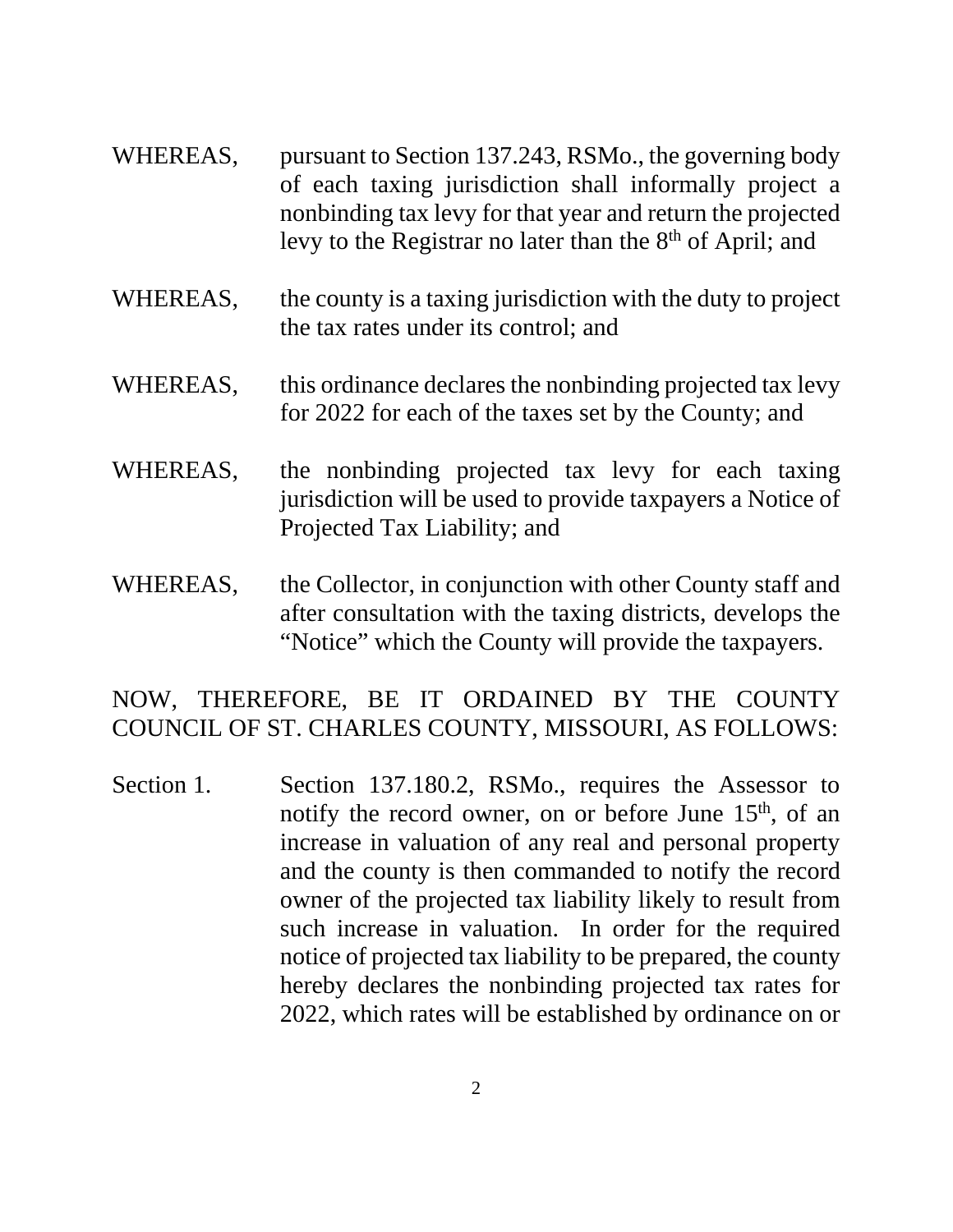before October 1, 2022, on all real property in the County of St. Charles, State of Missouri, made taxable by law for state purposes, to wit:

- a. For the General Fund of said County being for ordinary purposes, the rate is likely to be set at Zero (0) Cents on each One Hundred Dollars of assessed valuation.
- b. For the Road and Bridge Fund of said County, the rate is likely to be set at Nineteen and Eighty-Eight Hundredths (19.88) Cents on each One Hundred Dollars of assessed valuation.
- c. For the Dispatch and Alarm Fund of said County, the rate is likely to be set at Three and Eighty-Two Hundredths (3.82) Cents on each One Hundred Dollars of assessed valuation.
- Section 2. This ordinance constitutes the nonbinding projected tax rates, and to the extent that Senate Bill 711 requires such nonbinding projected rates in order to provide the notices of projected tax liability as required by Section 137.180, RSMo., this ordinance shall be in full force and effect from and after the date of its passage and approval to provide the taxpayers the projected tax liability likely to result from any change in the Assessor's valuation determination.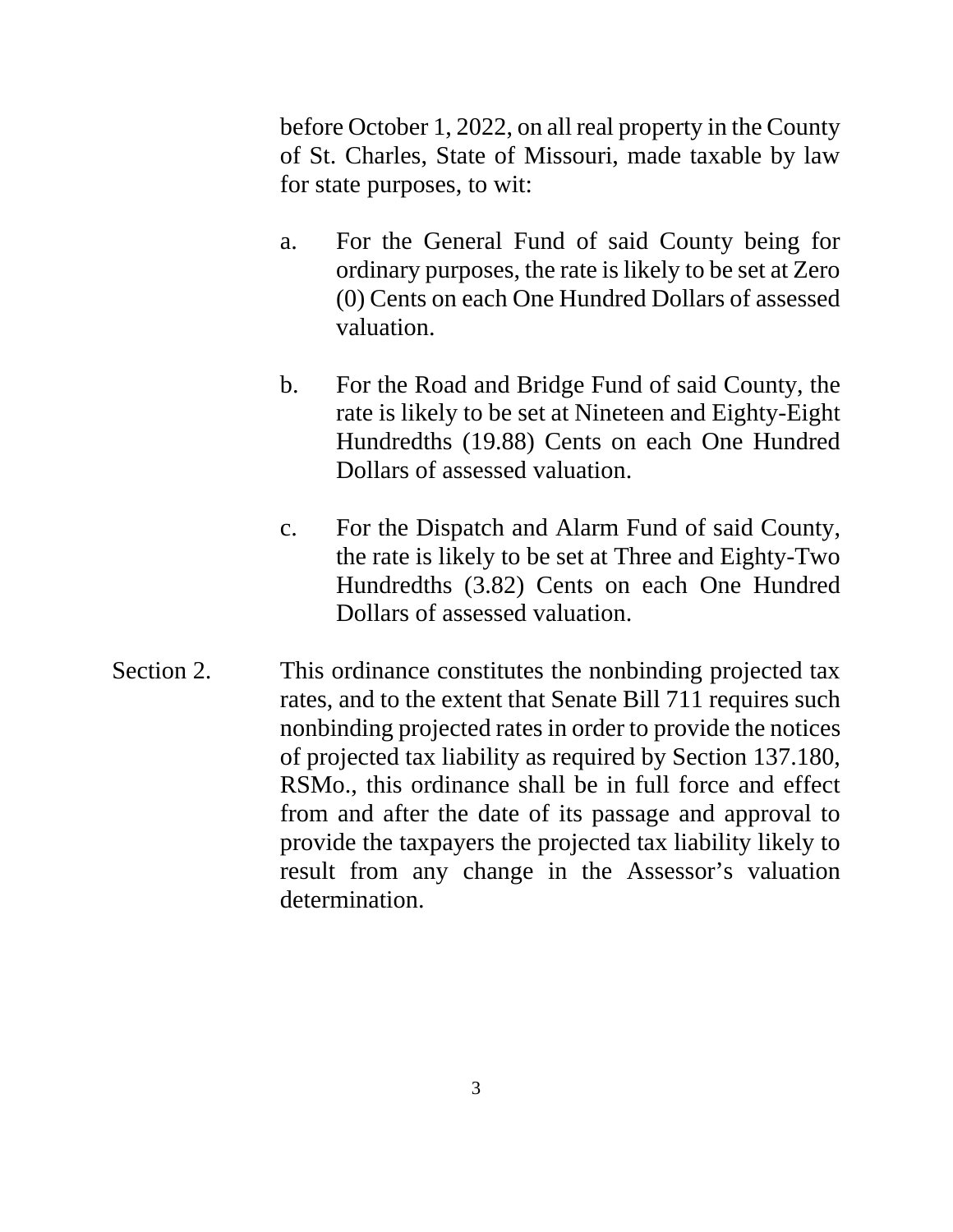Section 3. This ordinance is effective upon passage and approval.

## DATE PASSED

#### \_\_\_\_\_\_\_\_\_\_\_\_\_\_\_\_\_\_\_\_\_\_\_\_\_\_\_\_\_\_\_\_\_\_\_\_\_\_\_\_ DATE APPROVED BY COUNTY EXECUTIVE

\_\_\_\_\_\_\_\_\_\_\_\_\_\_\_\_\_\_\_\_\_\_\_\_\_\_\_\_\_\_\_\_\_\_\_\_\_\_\_

# CHAIR OF THE COUNCIL

\_\_\_\_\_\_\_\_\_\_\_\_\_\_\_\_\_\_\_\_\_\_\_\_\_\_\_

\_\_\_\_\_\_\_\_\_\_\_\_\_\_\_\_\_\_\_\_\_\_\_\_\_\_\_

## COUNTY EXECUTIVE

ATTEST:

COUNTY REGISTRAR

\_\_\_\_\_\_\_\_\_\_\_\_\_\_\_\_\_\_\_\_\_\_\_\_\_

3-22.A.Finance.Executive SB711 projected tax rates.JL.BS